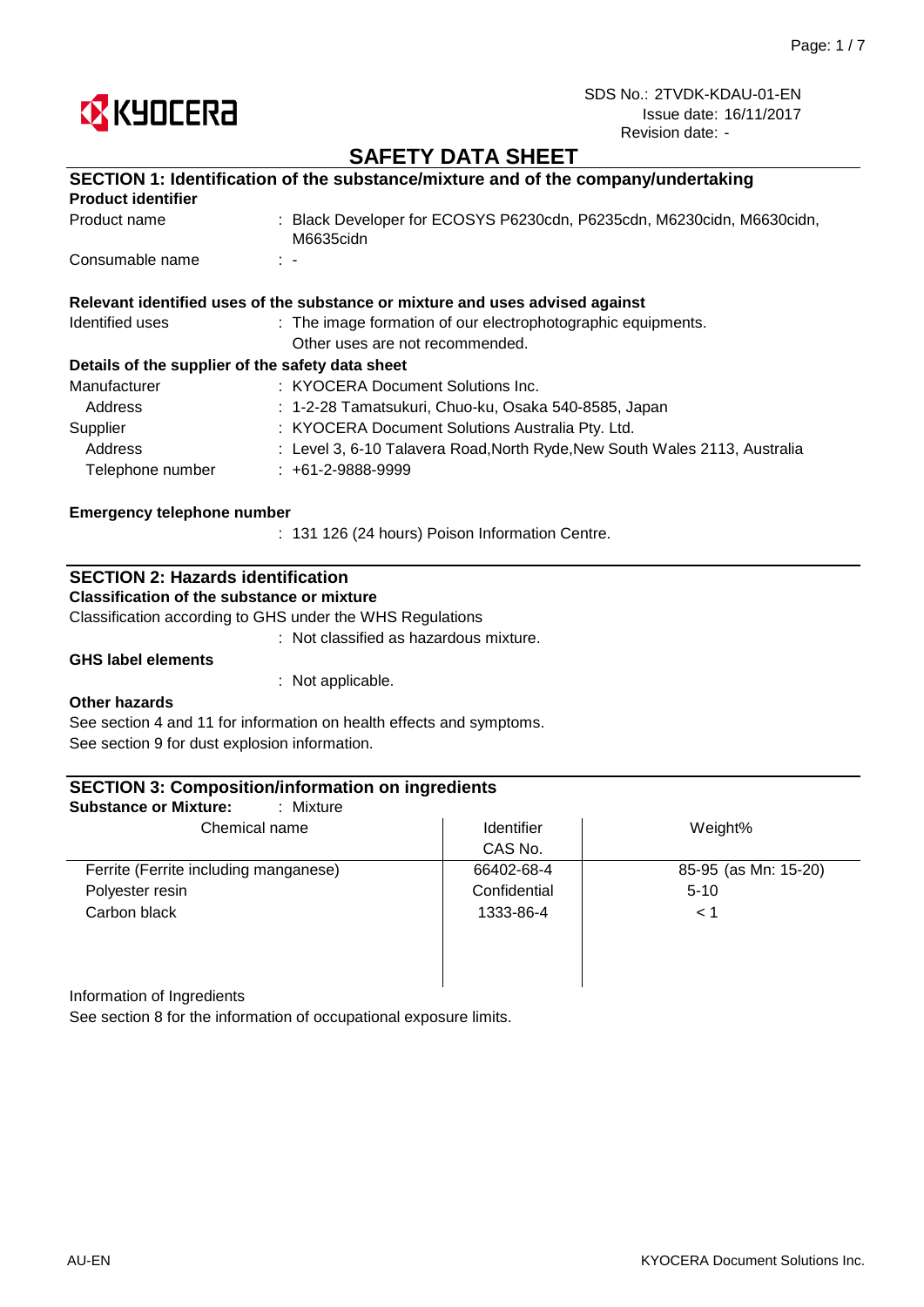



## **SAFETY DATA SHEET**

|  |  |  | <b>SECTION 4: First aid measures</b> |
|--|--|--|--------------------------------------|
|--|--|--|--------------------------------------|

| <b>Description of first aid measures</b>                                   |                                                                                                      |  |
|----------------------------------------------------------------------------|------------------------------------------------------------------------------------------------------|--|
| Inhalation                                                                 | : Remove from exposure to fresh air and gargle with plenty of water.                                 |  |
|                                                                            | Consult a doctor in case of such symptoms as coughing.                                               |  |
| <b>Skin Contact</b>                                                        | : Wash with soap and water.                                                                          |  |
| Eye Contact                                                                | : Flush with water immediately and see a doctor if irritating.                                       |  |
| Ingestion                                                                  | : Rinse out the mouth. Drink one or two glasses of water to dilute.                                  |  |
|                                                                            | Seek medical treatment if necessary.                                                                 |  |
|                                                                            | Most important symptoms and effects, both acute and delayed                                          |  |
| Potential health effects and symptoms                                      |                                                                                                      |  |
| Inhalation                                                                 | : Prolonged inhalation of excessive dusts may cause lung damage.                                     |  |
|                                                                            | Use of this product as intended does not result in prolonged inhalation of<br>excessive toner dusts. |  |
| Skin contact                                                               | : Unlikely to cause skin irritation.                                                                 |  |
| Eye contact                                                                | : May cause transient eye irritation.                                                                |  |
| Ingestion                                                                  | : Use of this product as intended does not result in ingestion.                                      |  |
| Indication of any immediate medical attention and special treatment needed |                                                                                                      |  |
|                                                                            | : No additional information available.                                                               |  |

| <b>SECTION 5: Firefighting measures</b>               |                                                                                           |  |  |
|-------------------------------------------------------|-------------------------------------------------------------------------------------------|--|--|
| <b>Extinguishing media</b>                            |                                                                                           |  |  |
| Suitable extinguishing media                          | : Water spray, foam, powder, $CO2$ or dry chemical.                                       |  |  |
| Unsuitable extinguishing media                        | : None specified.                                                                         |  |  |
| Special hazards arising from the substance or mixture |                                                                                           |  |  |
| Hazardous combustion products                         | : Carbon dioxide. Carbon monoxide.                                                        |  |  |
| <b>Advice for firefighters</b>                        |                                                                                           |  |  |
| Fire-fighting procedures                              | : Pay attention not to blow away dust.                                                    |  |  |
|                                                       | Drain water off around and decrease the atmosphere temperature to<br>extinguish the fire. |  |  |
| Protective equipment for firefighters                 | : None specified.                                                                         |  |  |

### **SECTION 6: Accidental release measures**

**Personal precautions, protective equipment and emergency procedures**

: Avoid inhalation, ingestion, eye and skin contact in case of accidental release. Avoid formation of dust. Provide adequate ventilation.

```
Environmental precautions
```
: Do not allow to enter into surface water or drains.

#### **Methods and material for containment and cleaning up**

Method for cleaning up  $\qquad \qquad :$  Gather the released powder not to blow away and wipe up with a wet cloth.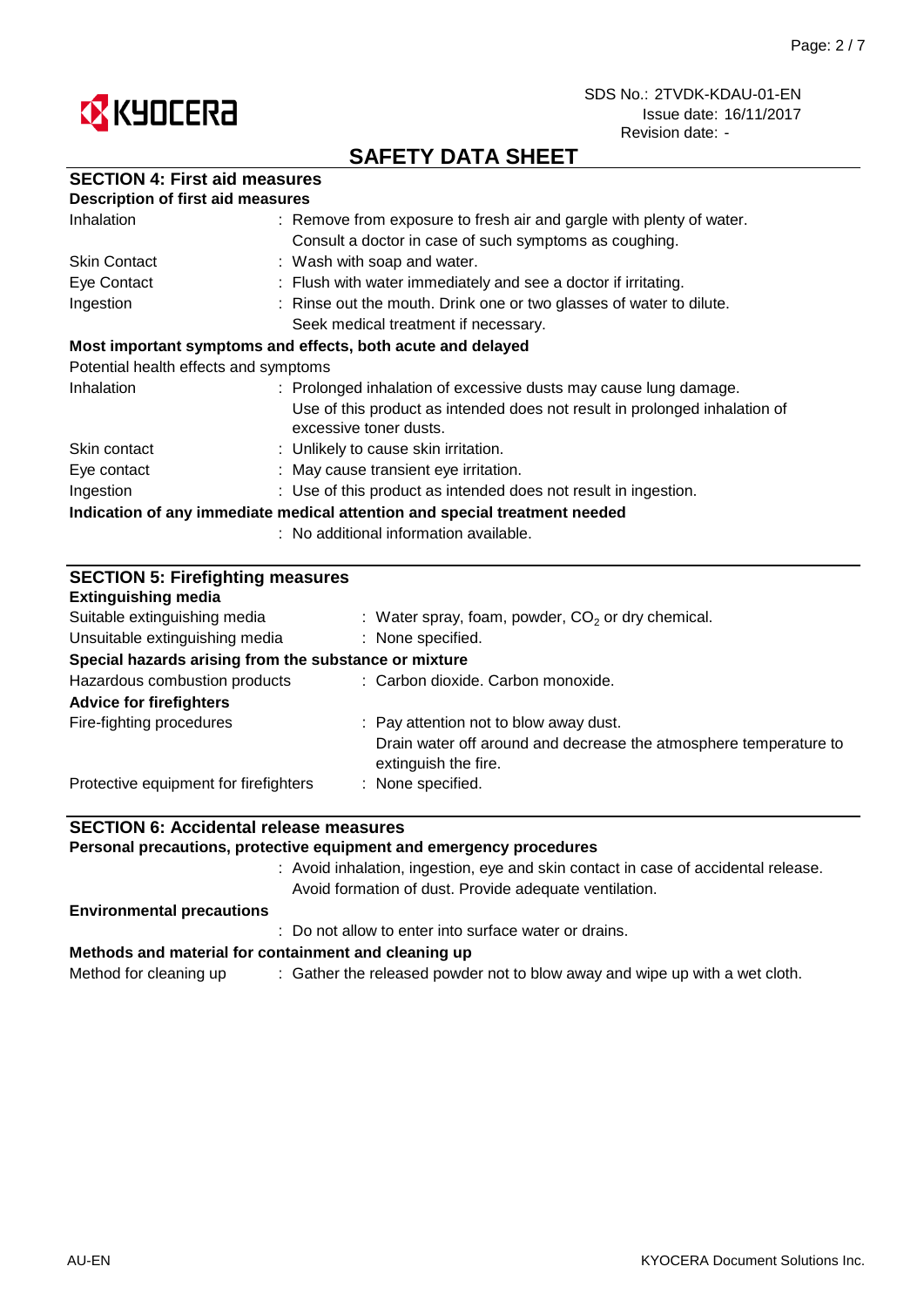

## **SAFETY DATA SHEET**

## **SECTION 7: Handling and storage**

#### **Precautions for safe handling**

: Do not attempt to force open or destroy the toner container or unit. See installation guide of this product.

#### **Conditions for safe storage, including any incompatibilities**

: Keep the toner container or unit tightly closed and store in a cool, dry and dark place keeping away from fire. Keep out of the reach of children.

### **SECTION 8: Exposure controls/personal protection**

### **Control parameters**

(Reference data)

## US ACGIH TLV (TWA)

Particles: 10 ㎎/㎥ (Inhalable particles), 3 ㎎/㎥ (Respirable particles)

Manganese inorganic compounds (Ferrite component): 0.1  $mg/m$ <sup>1</sup> (Inhalable fraction), 0.02 mg/m<sup>3</sup> (Respirable fraction) (as Mn) Carbon black: 3 ㎎/㎥ (Inhalable fraction)

### US OSHA PEL (TWA)

Particles: 15 ㎎/㎥ (Total dust), 5 ㎎/㎥ (Respirable fraction) Manganese compounds (Ferrite component): 5 mg/m<sup>3</sup> (Ceiling) (as Mn) Carbon black: 3.5 mg/m<sup>3</sup>

| Australian exposure standards : Workplace Exposure Standards for Airborne Contaminants, Appendix A |                                                                 |  |
|----------------------------------------------------------------------------------------------------|-----------------------------------------------------------------|--|
| Manganese compounds (Ferrite component): TWA 1 mg/m <sup>3</sup> (as Mn)                           |                                                                 |  |
| Carbon black: TWA 3 mg/ $m3$                                                                       |                                                                 |  |
| <b>Exposure controls</b>                                                                           |                                                                 |  |
| Appropriate engineering controls                                                                   | : Special ventilator is not required under normal intended use. |  |

|                               | Use in a well ventilated area.                                           |
|-------------------------------|--------------------------------------------------------------------------|
| Personal protective equipment | : Respiratory protection, eye protection, hand protection, skin and body |
|                               | protection are not required under normal intended use.                   |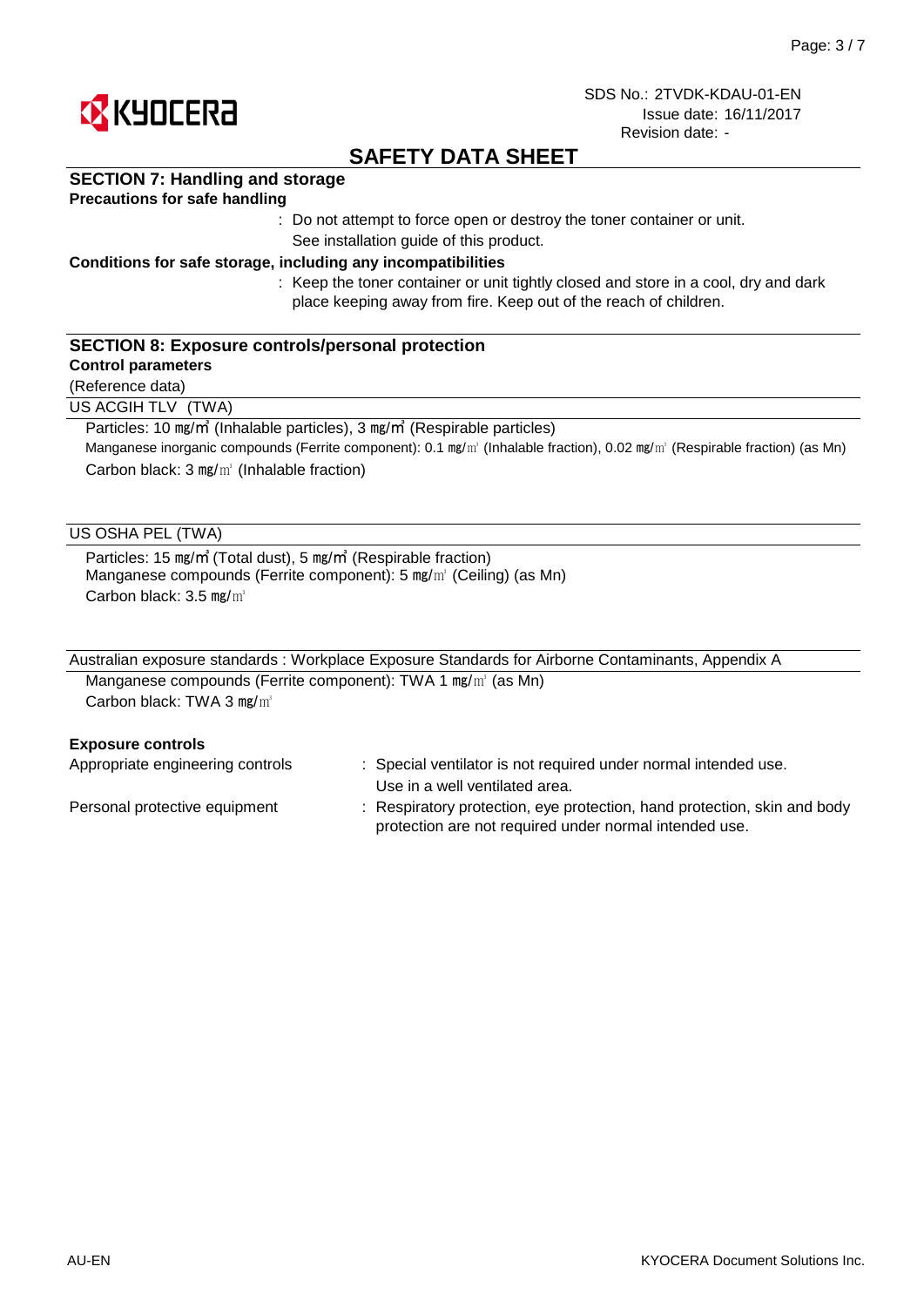

# **SAFETY DATA SHEET**

## **SECTION 9: Physical and chemical properties**

## **Information on basic physical and chemical properties**

Appearance

| Physical state                                  | $:$ Solid.                                                |
|-------------------------------------------------|-----------------------------------------------------------|
|                                                 | (Fine powder)                                             |
| Color                                           | : Black.                                                  |
| Odor                                            | : Odorless.                                               |
| Odor threshold                                  | : No data available.                                      |
| pH                                              | : No data available.                                      |
| Melting point                                   | : No data available.                                      |
| Initial boiling point and boiling range         | : No data available.                                      |
| Flash point                                     | : No data available.                                      |
| Evaporation rate                                | No data available.                                        |
| Flammability (solid, gas)                       | : No data available.                                      |
| Upper/lower flammability or explosive<br>limits | : No data available.                                      |
| Vapour pressure                                 | : No data available.                                      |
| Vapour density                                  | : No data available.                                      |
| Relative density                                | : $3.5 - 5.0$ g/cm <sup>3</sup>                           |
| Solubility(ies)                                 | : Almost insoluble in water.                              |
| Partition coefficient: n-octanol/water          | : No data available.                                      |
| Auto-ignition temperature                       | : No data available.                                      |
| Decomposition temperature                       | : No data available.                                      |
| <b>Viscosity</b>                                | : No data available.                                      |
| <b>Explosive properties</b>                     | : No data available.                                      |
| Oxidising properties                            | : No data available.                                      |
| <b>Other information</b>                        |                                                           |
| Dust explosion properties                       | : Dust explosion is improbable under normal intended use. |

Experimental explosiveness of toner is classified into the same rank such kind of powder as flour, dry milk and resin powder according to the pressure rising speed.

| <b>SECTION 10: Stability and reactivity</b> |                                                                      |
|---------------------------------------------|----------------------------------------------------------------------|
| <b>Reactivity</b>                           | $:$ No data available.                                               |
| <b>Chemical stability</b>                   | : This product is stable under normal conditions of use and storage. |
| <b>Possibility of hazardous reactions</b>   | : Hazardous reactions will not occur.                                |
| <b>Conditions to avoid</b>                  | : None specified.                                                    |
| Incompatible materials                      | : None specified.                                                    |
| <b>Hazardous decomposition products</b>     | : Hazardous decomposition products are not to be produced.           |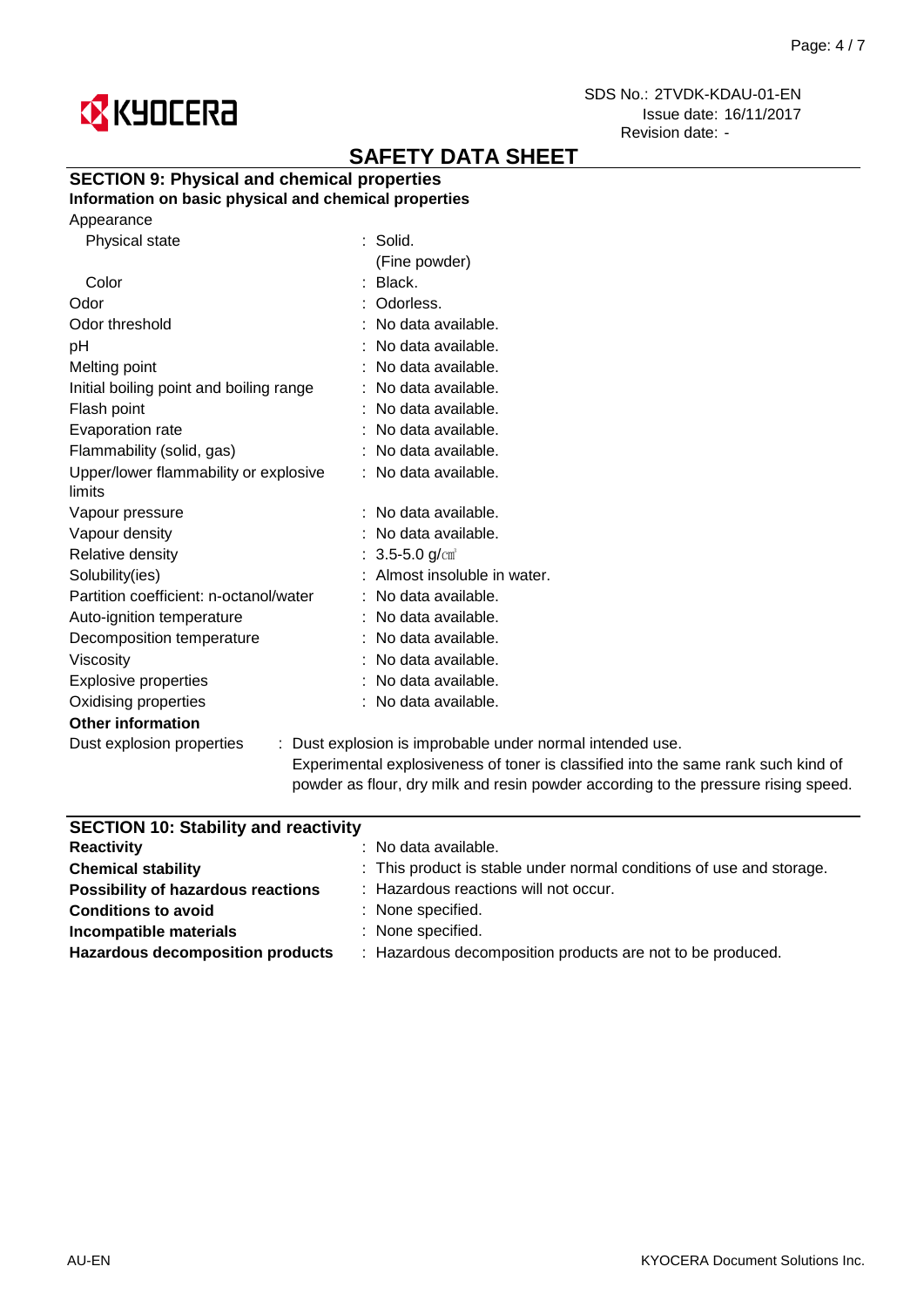

## **SAFETY DATA SHEET**

## **SECTION 11: Toxicological information**

#### **Information on toxicological effects** Acute toxicity

| ACUTE TOXICITY                    |                                                                                                                                                                                                          |
|-----------------------------------|----------------------------------------------------------------------------------------------------------------------------------------------------------------------------------------------------------|
| Oral $(LD_{50})$                  | : $> 2000$ mg/kg (rat)<br>(Based on test result of similar product.) (Toner)<br>> 2500 mg/kg (rat)                                                                                                       |
| Dermal $(LD_{50})$                | (Based on test result of constituent materials.) (Carrier)<br>: No data available.<br>(Toner)<br>> 2000 mg/kg (rat)<br>(Based on test result of constituent materials.) (Carrier)                        |
| Inhalation $(LC_{50}(4hr))$       | : $> 5.0$ mg/l (rat)<br>(Based on test result of similar product.) (Toner)                                                                                                                               |
| Skin corrosion/irritation         |                                                                                                                                                                                                          |
| Acute skin irritation             | : Non-irritant (rabbit)<br>(Based on test result of similar product.) (Toner)<br>Non-irritant (rabbit)<br>(Based on test result of constituent materials.) (Carrier)                                     |
| Serious eye damage/irritation     |                                                                                                                                                                                                          |
| Acute eye irritation              | Minimal irritant (rabbit)<br>÷.<br>(Based on test result of similar product.) (Toner)                                                                                                                    |
| Respiratory or skin sensitisation |                                                                                                                                                                                                          |
| Skin sensitisation                | : Non-sensitiser (mouse)<br>(Based on test result of similar product.) (Toner)<br>Non-sensitiser (guinea pig)<br>(Based on test result of constituent materials.) (Carrier)                              |
| Germ cell mutagenicity            |                                                                                                                                                                                                          |
|                                   | : Ames Test is Negative.<br>(Toner)<br>Ames Test is Negative.<br>(Based on test result of constituent materials.) (Carrier)                                                                              |
| Information of Ingredients        | : No mutagen, according to MAK, TRGS905 and (EC) No 1272/2008 Annex VI.                                                                                                                                  |
| Carcinogenicity                   |                                                                                                                                                                                                          |
| Information of Ingredients        | : No carcinogen or potential carcinogen according to IARC, Japan Association on<br>Industrial Health, ACGIH, EPA, OSHA, NTP, MAK, California Proposition 65,<br>TRGS 905 and (EC) No 1272/2008 Annex VI. |

(except carbon black)

The IARC reevaluated carbon black as a Group 2B carcinogen (possibly carcinogenic to humans) as the result of inhalation exposure test in rats. But, oral/skin test does not show carcinogenicity. (\*2)

The evaluation of carbon black is based upon the development of lung tumors in rat receiving chronic inhalation exposures to free carbon black at level that induce particle overload of the lung.

The studies performed in animal models other than rats have not demonstrated an association between carbon black and lung tumors. Moreover, a two-years cancer bioassay using a typical toner preparation containing carbon black demonstrated no association between toner exposure and tumor development in rats. (\*1)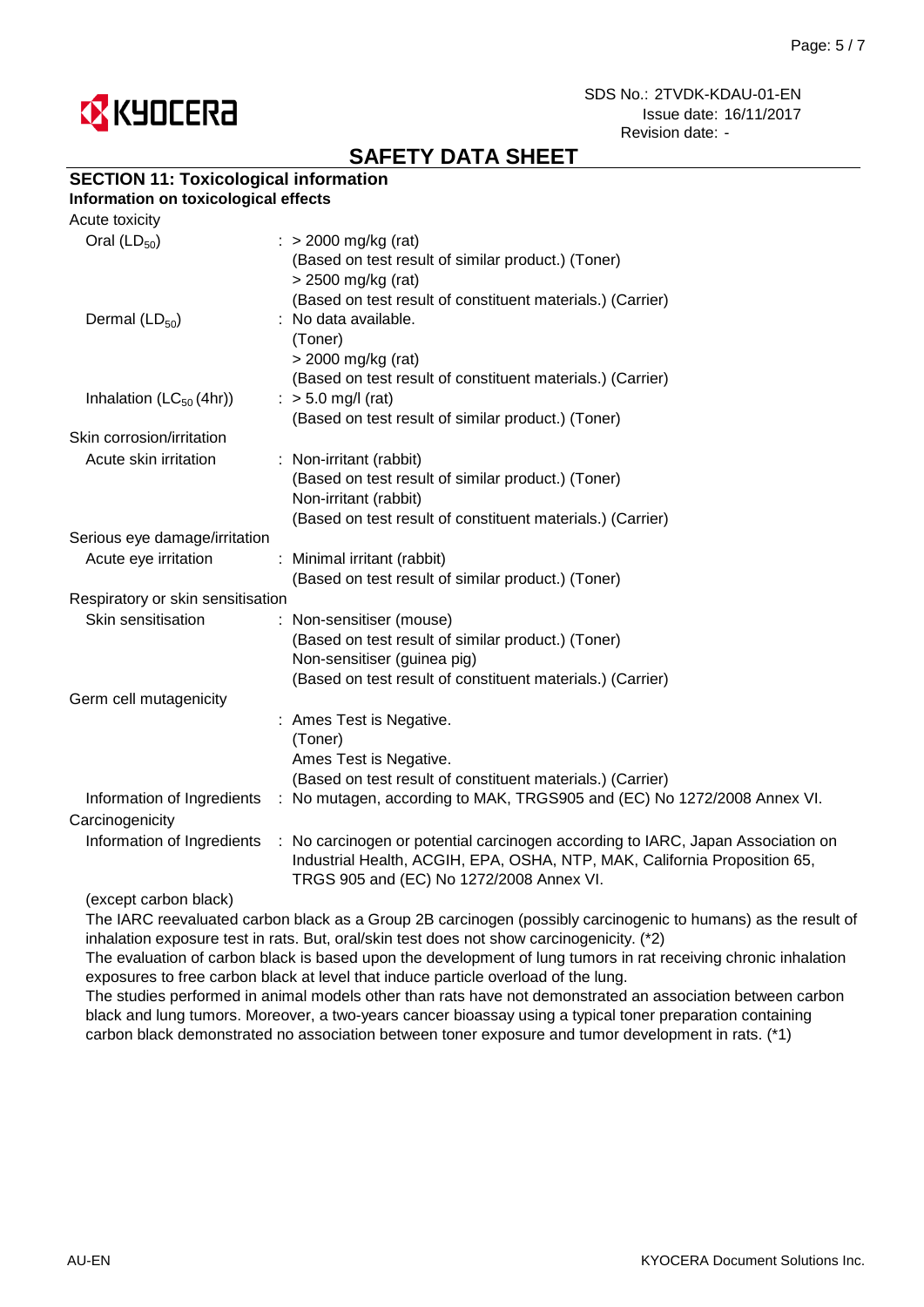

## **SAFETY DATA SHEET**

| Reproductive toxicity                                                                                                                                                                                  |                                                                                                                                                                                                                                                                                                                                                                                                                                                                                                                       |
|--------------------------------------------------------------------------------------------------------------------------------------------------------------------------------------------------------|-----------------------------------------------------------------------------------------------------------------------------------------------------------------------------------------------------------------------------------------------------------------------------------------------------------------------------------------------------------------------------------------------------------------------------------------------------------------------------------------------------------------------|
| Information of Ingredients                                                                                                                                                                             | : No reproductive toxicant according to MAK, California Proposition 65, TRGS905<br>and (EC) No 1272/2008 Annex VI.                                                                                                                                                                                                                                                                                                                                                                                                    |
| STOT-single exposure                                                                                                                                                                                   | : No data available.                                                                                                                                                                                                                                                                                                                                                                                                                                                                                                  |
| STOT-repeated exposure                                                                                                                                                                                 | : No data available.                                                                                                                                                                                                                                                                                                                                                                                                                                                                                                  |
| Aspiration hazard                                                                                                                                                                                      | : No data available.                                                                                                                                                                                                                                                                                                                                                                                                                                                                                                  |
| Chronic effects                                                                                                                                                                                        | : In a study in rats by chronic inhalation exposure to a typical toner, a mild to<br>moderate degree of lung fibrosis was observed in 92% of the rats in the high<br>concentration (16 mg/m <sup>2</sup> ) exposure group, and a minimal to mild degree of fibrosis<br>was noted in 22% of the animal in the middle (4 mg/m <sup>3</sup> ) exposure group. (*1)<br>But no pulmonary change was reported in the lowest (1 mg/m <sup>3</sup> ) exposure group, the<br>most relevant level to potential human exposures. |
| Other information                                                                                                                                                                                      | : No data available.                                                                                                                                                                                                                                                                                                                                                                                                                                                                                                  |
| <b>SECTION 12: Ecological information</b><br><b>Ecotoxicity</b><br><b>Persistence and degradability</b><br><b>Bioaccumulative potential</b><br><b>Mobility in soil</b><br><b>Other adverse effects</b> | : No data available.<br>No data available.<br>No data available.<br>No data available.<br>: No additional information available.                                                                                                                                                                                                                                                                                                                                                                                      |
| <b>SECTION 13: Disposal considerations</b>                                                                                                                                                             |                                                                                                                                                                                                                                                                                                                                                                                                                                                                                                                       |
| <b>Waste treatment methods</b>                                                                                                                                                                         | : Do not attempt to incinerate the toner container or unit and the waste toner                                                                                                                                                                                                                                                                                                                                                                                                                                        |
|                                                                                                                                                                                                        | yourself. Dangerous sparks may cause burn.<br>Any disposal practice should be done under conditions which meet local, state and<br>federal laws and regulations relating to waste (contact local or state environmental<br>agency for specific rules).                                                                                                                                                                                                                                                                |
| <b>SECTION 14: Transport information</b>                                                                                                                                                               |                                                                                                                                                                                                                                                                                                                                                                                                                                                                                                                       |
| <b>UN number</b>                                                                                                                                                                                       | : None.                                                                                                                                                                                                                                                                                                                                                                                                                                                                                                               |
| UN proper shipping name                                                                                                                                                                                | None.                                                                                                                                                                                                                                                                                                                                                                                                                                                                                                                 |
| <b>Transport hazard class(es)</b>                                                                                                                                                                      | None.                                                                                                                                                                                                                                                                                                                                                                                                                                                                                                                 |
| <b>Packing group</b>                                                                                                                                                                                   | None.                                                                                                                                                                                                                                                                                                                                                                                                                                                                                                                 |
| <b>Environmental hazards</b>                                                                                                                                                                           | None.                                                                                                                                                                                                                                                                                                                                                                                                                                                                                                                 |
| Special precautions for user                                                                                                                                                                           | : No additional information available.                                                                                                                                                                                                                                                                                                                                                                                                                                                                                |
|                                                                                                                                                                                                        | Transport in bulk according to Annex II of MARPOL73/78 and the IBC Code                                                                                                                                                                                                                                                                                                                                                                                                                                               |

: Not applicable.

### **SECTION 15: Regulatory information**

### US regulations **Safety, health and environmental regulations/legislation specific for the substance or mixture**

All ingredients in this product comply with order under TSCA.

Canada regulations

This product is not a WHMIS-controlled product, since we consider it as a Manufactured article.

EU regulations

This product is not classified as hazardous mixture according to Regulation (EC) No 1272/2008 (CLP).

This product does not contain substances which present a health or environmental hazard within the meaning of CLP.